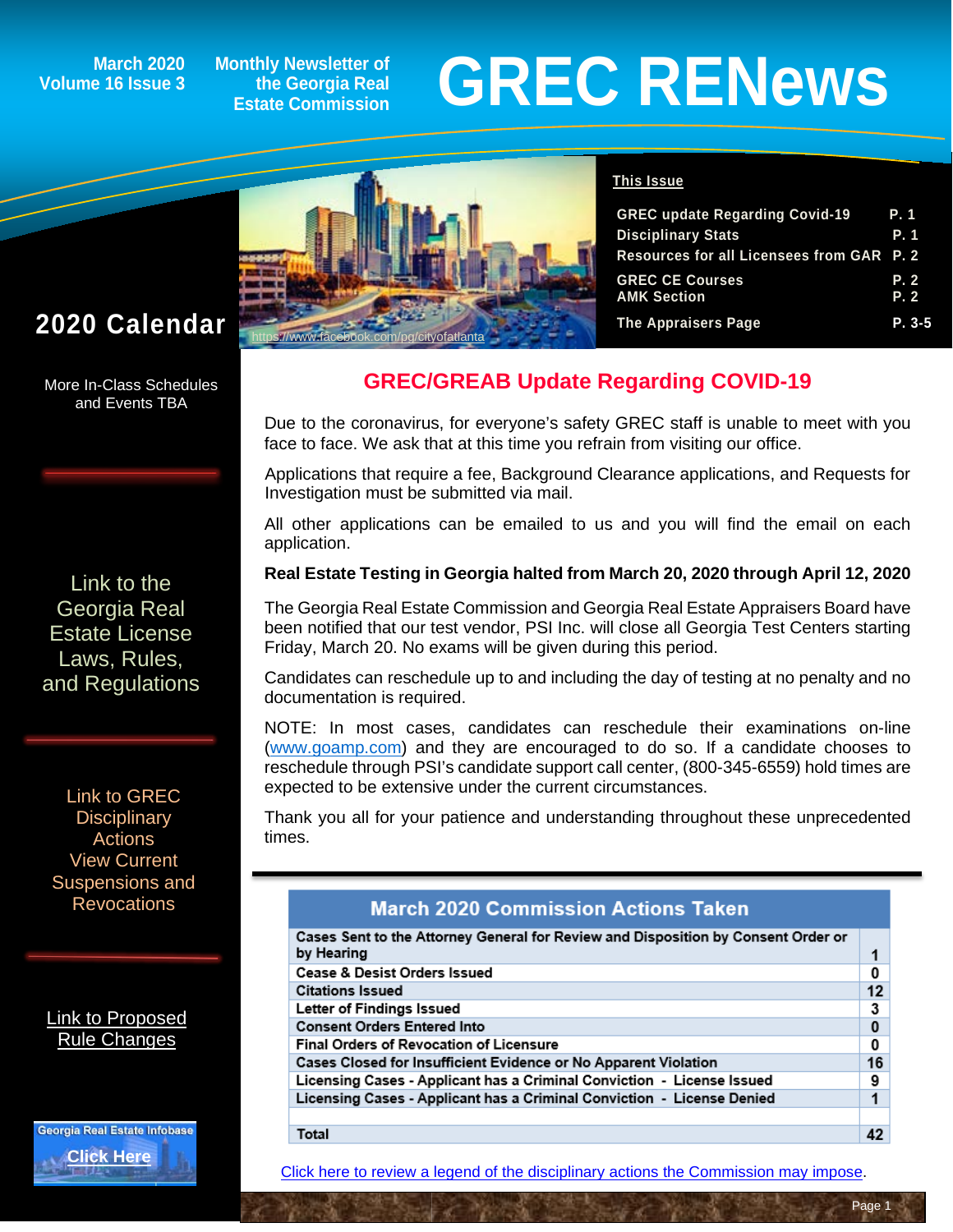### [Online Courses](https://www.jmre.com/enroll12.ASP?schoolid=19)  [from GREC](https://www.jmre.com/enroll12.ASP?schoolid=19)  [approved for:](https://www.jmre.com/enroll12.ASP?schoolid=19)

- [License Law](https://www.jmre.com/enroll12.ASP?schoolid=19)
- [Continuing Ed](https://www.jmre.com/enroll12.ASP?schoolid=19)
- $\overline{\smile}$  [Instructor CE](https://www.jmre.com/enroll12.ASP?schoolid=19)
- $\sqrt{3}$  9 Hours CE
- 1. [Being a Broker](https://www.jmre.com/enroll12.ASP?schoolid=19) [and Staying Out of](https://www.jmre.com/enroll12.ASP?schoolid=19) **[Trouble](https://www.jmre.com/enroll12.ASP?schoolid=19)**
- 2. [Avoiding Trust](https://www.jmre.com/enroll12.ASP?schoolid=19) [Account Trouble](https://www.jmre.com/enroll12.ASP?schoolid=19)
- 3. [Practicing Real](https://www.jmre.com/enroll12.ASP?schoolid=19) [Estate & Staying](https://www.jmre.com/enroll12.ASP?schoolid=19) [Out of Trouble](https://www.jmre.com/enroll12.ASP?schoolid=19)

**[Click Here to Enroll](https://www.jmre.com/enroll12.ASP?schoolid=19)** [\\$10 Each](https://www.jmre.com/enroll12.ASP?schoolid=19)

> To sign up to receive the GREC **RENewsletter** [Click Here](http://www.grec.state.ga.us/about/subscribe.html)

### [Submit a](http://www.jmre.com/grecrenewscomments2014.htm)  [Comment or](http://www.jmre.com/grecrenewscomments2014.htm)  [suggestion](http://www.jmre.com/grecrenewscomments2014.htm)  [Click Here](http://www.jmre.com/grecrenewscomments2014.htm)

#### **Georgia Real Estate Commission** Suite 1000

International Tower 229 Peachtree Street NE Atlanta, GA 30303-1605 Phone 404-656-3916

### **Resources for all Licensees from Georgia Association of REALTORs® regarding COVID-19 Special Stipulation**

The Georgia REALTORS® Leadership and Staff are actively monitoring Federal and State updates and actions as they become available. They have developed a resource page on GaREALTOR.com. ( **GAR [COVID-19](http://r20.rs6.net/tn.jsp?f=0015HgY9xcjcnKER7OKqsQE4Pl7ZifDQCOGZZrmed1JGmQ67WRWhtw6l1JyzH5BjcmqMC2buLHfsBchzVvZzDSFJI7OeRgILJqsGcE5j40slAUOiIRqmBVPeCgXY51kAK4DTYbLoX0kLabMRh32fqih_jBx772adCOS5A23iymWyUDtASw6RZK6bcuLnw6k7-vWsvNfFTNeq92jQWCTbMA86YZmhlXnL7vHUu3g_W4Itf4=&c=1rFqUK461DGjPCaHpXKLzrcCiR3iXUxSGCw0N9sGfy9sPmrgYLYkIA==&ch=BKOi9elpSXuLFZ10eP5zh4CQFg2IRf4cfPguS7_TE4kTBSm3_GGGaw==) Resource [Page](http://r20.rs6.net/tn.jsp?f=0015HgY9xcjcnKER7OKqsQE4Pl7ZifDQCOGZZrmed1JGmQ67WRWhtw6l1JyzH5BjcmqMC2buLHfsBchzVvZzDSFJI7OeRgILJqsGcE5j40slAUOiIRqmBVPeCgXY51kAK4DTYbLoX0kLabMRh32fqih_jBx772adCOS5A23iymWyUDtASw6RZK6bcuLnw6k7-vWsvNfFTNeq92jQWCTbMA86YZmhlXnL7vHUu3g_W4Itf4=&c=1rFqUK461DGjPCaHpXKLzrcCiR3iXUxSGCw0N9sGfy9sPmrgYLYkIA==&ch=BKOi9elpSXuLFZ10eP5zh4CQFg2IRf4cfPguS7_TE4kTBSm3_GGGaw==)**) to keep members (and all licensees) informed as the conditions, and directives, are rapidly changing. **The page is open and all information, including the COVID-19 Special Stipulation may be shared.**

Anyone with a question, concern, or recommendation can email [COVID-](mailto:COVID-19@GaREALTOR.com)[19@GaREALTOR.com](mailto:COVID-19@GaREALTOR.com) and utilize the site to watch for updates on the Georgia REALTORS® website, FaceBook page, and via email.

The Georgia REALTORS<sup>®</sup> ("GAR) Forms Committee recently designed a **special** stipulation to address what happens if the parties are "concerned about the possibility of not being able to close on their transaction due to COVID-19. Please seek guidance from your broker in determining if / when you should use this COVID-19 Special Stipulation in your real estate transactions." The **Special Stipulation**, is available for licensees at **GAR [COVID-19](http://r20.rs6.net/tn.jsp?f=0015HgY9xcjcnKER7OKqsQE4Pl7ZifDQCOGZZrmed1JGmQ67WRWhtw6l1JyzH5BjcmqMC2buLHfsBchzVvZzDSFJI7OeRgILJqsGcE5j40slAUOiIRqmBVPeCgXY51kAK4DTYbLoX0kLabMRh32fqih_jBx772adCOS5A23iymWyUDtASw6RZK6bcuLnw6k7-vWsvNfFTNeq92jQWCTbMA86YZmhlXnL7vHUu3g_W4Itf4=&c=1rFqUK461DGjPCaHpXKLzrcCiR3iXUxSGCw0N9sGfy9sPmrgYLYkIA==&ch=BKOi9elpSXuLFZ10eP5zh4CQFg2IRf4cfPguS7_TE4kTBSm3_GGGaw==) Resource Page**.

Please email your questions and comments to **[COVID-19@garealtor.com](mailto:COVID-19@garealtor.com)**

### GREC CE Courses

A [list of Approved Real Estate Schools](http://www.grec.state.ga.us/PDFS/Other/RE%20Approved%20Schools%20List.pdf) and the types of courses they offer, including Real Estate Law, can be accessed on the [GREC website or this link.](http://www.grec.state.ga.us/PDFS/Other/RE%20Approved%20Schools%20List.pdf) Since classroom style training has been postponed in many cases, consider the approved online courses available, many of which are identified in the [Approved School](http://www.grec.state.ga.us/PDFS/Other/RE%20Approved%20Schools%20List.pdf)  [listing.](http://www.grec.state.ga.us/PDFS/Other/RE%20Approved%20Schools%20List.pdf) In addition, the **GREC Online school offers the 3 online courses listed in the** side bar all of which include CE and Law Credit.

The following CE courses DO include credit for the mandatory Real Estate License Law requirements as part of the CE credit.

- Avoiding Trust Account Trouble [Online](https://www.jmre.com/enroll12.ASP?schoolid=19)
- Being A Broker and Staying Out of Trouble [Online](https://www.jmre.com/enroll12.ASP?schoolid=19)
- Practicing Real Estate and Staying Out of Trouble [Online](https://www.jmre.com/enroll12.ASP?schoolid=19)
- Broker and Trust Account Workshops (Schedule TBA)
- Common Violations You Can't Fix Stupid But We Can Work With Ignorance (Schedule TBA )



### **Absolutely Must Know Section**

The CE Requirement is 36 hours, 3 hours of which must include specific topics of the License Law.

You can take CE courses any time during your entire 4-year renewal period.

However, you cannot carry-over more than the required 36 hours to the next renewal period.

If your license is placed on inactive status, it is a good practice to continue to obtain your continuing education credits so that you when you do activate your licensee you are not required to complete an accumulation of hours [over the 36 hours for each 4-year renewal](http://grec.state.ga.us/about/relaw.html)  period.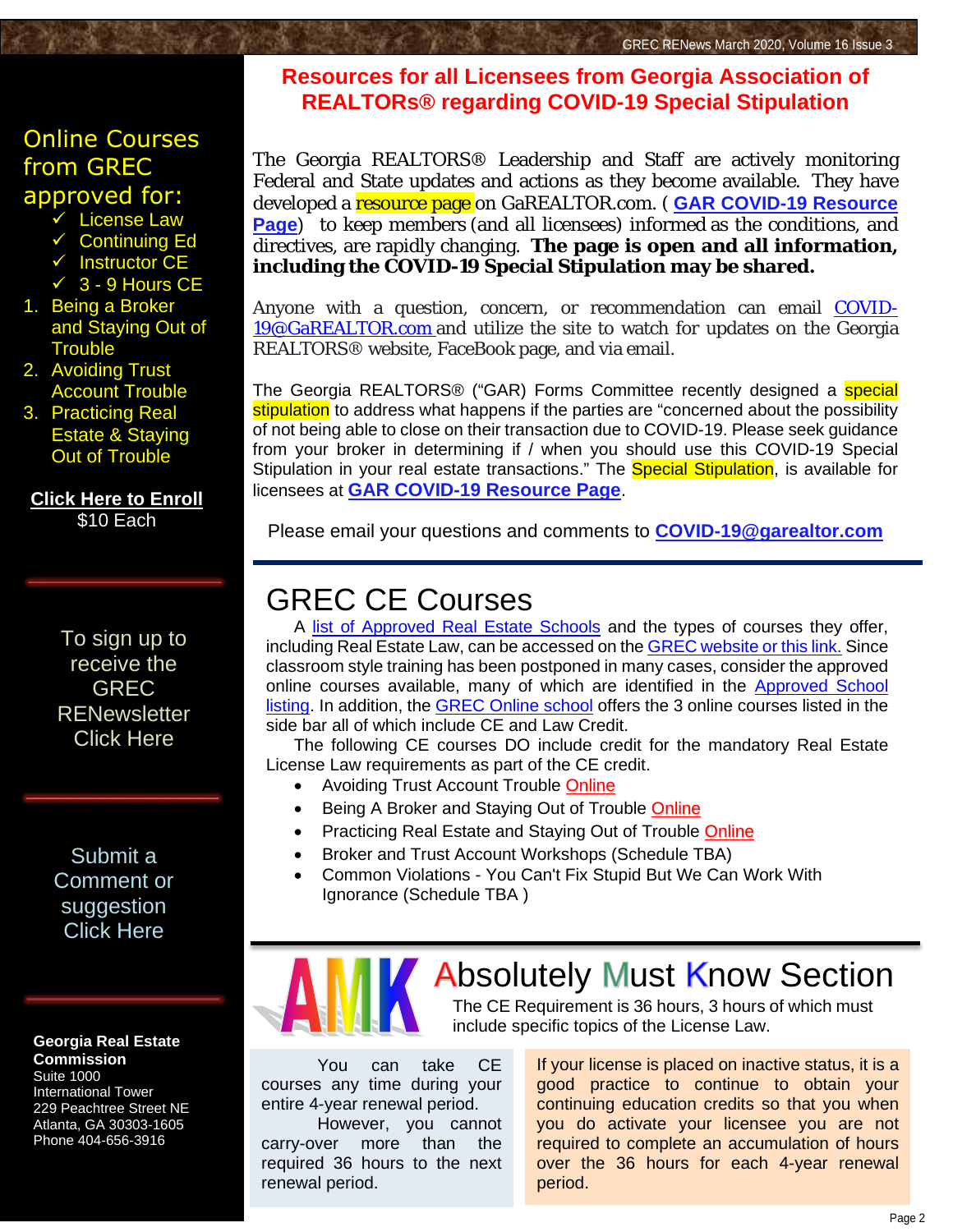

## **The Appraisers Page**

### 1 **Georgia Real Estate Appraisers Board March 2020**

### **Useful Links**:

**[GREAB](http://www.grec.state.ga.us/about/greab.html)** [Web Site](http://www.grec.state.ga.us/about/greab.html)

**════════════**<br>════════════════════

[Appraisal Act](http://www.grec.state.ga.us/about/appraisersact.html)

**════════════**<br>════════════════════

## **#refiTsunami**

### **By: D. Scott Murphy, SRA**

Favorable interest rates and a strong economy has meant a robust real estate market with a busier than normal start to the year. Most appraisers I have talked to have been at or above normal capacity. February saw above average home sales signaling a strong spring selling season. Meanwhile, a serious health epidemic was brewing on the other side of the world. February 29<sup>th</sup> marked the first death on US soil from this mysterious disease and now it becomes real for Americans.

**GREAB Disciplinary [Sanctions](http://www.grec.state.ga.us/about/apprsanctions.html)** 

**════════════**<br>════════════════════

The Fed steps in March 3 and cuts the Fed rate which in turn caused mortgage rates to drop to historic levels. Overnight, lenders were buried in loan applications, many stating they logged more loans that weekend than in the prior six months. The next week as lenders began to process these loans, appraisers saw a rise in appraisal orders in the magnitude of three to four times the normal volume. Undenounced to the general public, who were focused on the unprecedented health crisis, the mortgage industry was dealing with a refinance Tsunami.

Lenders, appraisers, closing attorneys, title companies and others involved with mortgage loans over night went into hyper mode. Virtually all these vendors have somewhat flexible capacity, but this amount of immediate volume caused many of us hurriedly begin to add staff.

In years past, as we recovered from the recession, there was a lot of focus on appraisers and assigning blame for long delays in closing loans. Many lenders claimed there was an appraiser shortage and sought remedies in order to bypass the appraisal process. This was a veiled attempt to use automated processes to speed the process and attempt to better control the valuation. The ironic twist is that lenders are to blame for the appraiser shortage.

The availability of appraisers and the story of their current number is a complex issue. In the not so distance past (prior to 1991 when licensing was enacted) one would become an appraiser by going to work for an experienced appraiser. Most appraisers were members of trade organizations such as the Society of Real Estate Appraisers or the Appraisal Institute. These organizations offer designations which were the best way for an appraiser to be recognized as a professional.

The 1980's saw the savings and loan crisis which paved the way for nationwide appraiser licensing. Most states enacted appraiser regulations and began issuing licenses in 1991. There were typically three tiers, registered or trainee, licensed and certified. Trainee or registered appraisers were required to take the requisite course work and pass an exam. In order to advance to be licensed the appraiser would need to find a mentor who would train him and assist him in obtaining 2000 hours of experience credits. In addition, more course work and an exam were required to advance. Finding a mentor was always challenging but when the real estate market was strong there were always opportunities for those wishing to enter the profession. During the 1990's and through 2006 the number of appraisers rose steadily.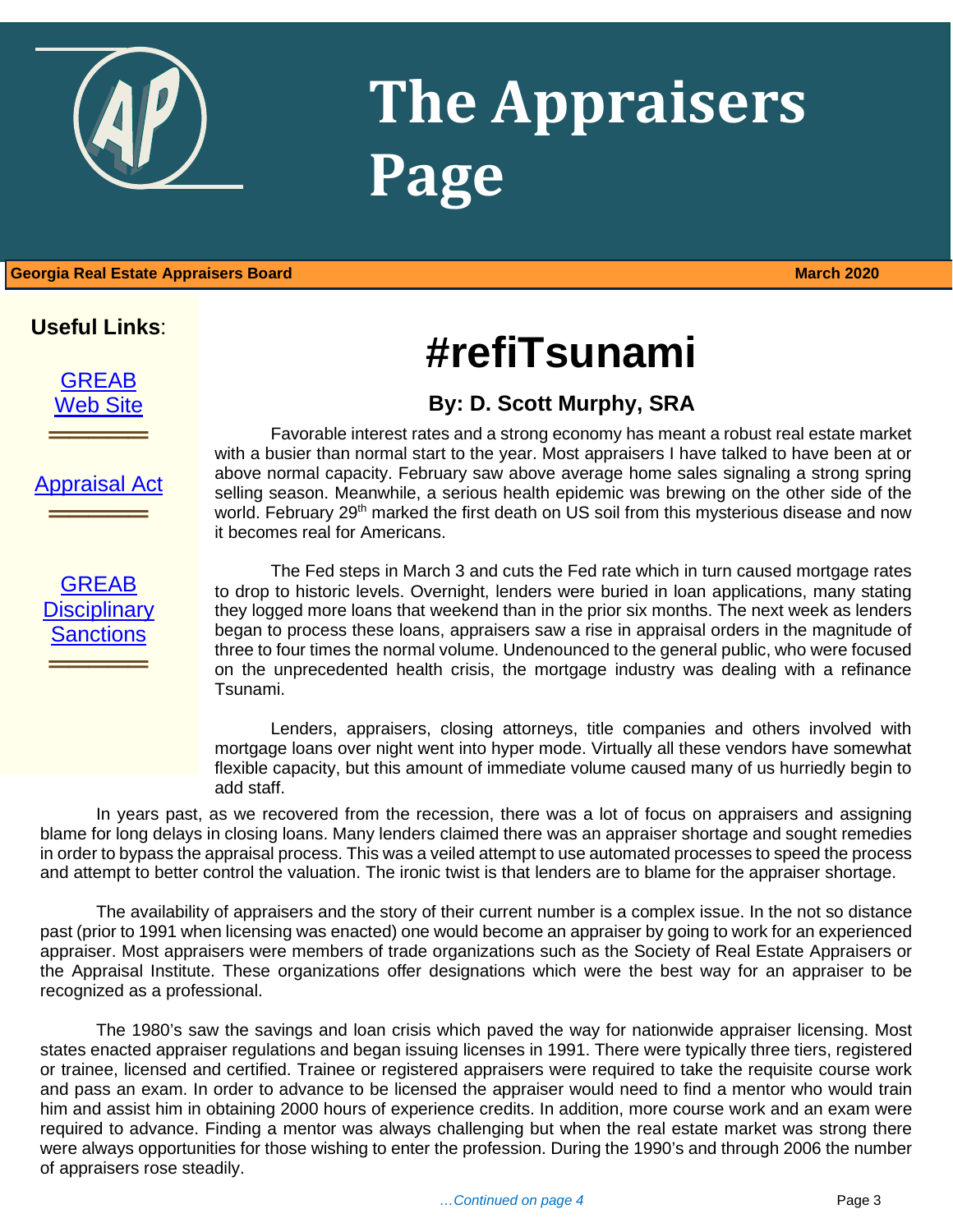

## **The Appraisers Page**

**#refiTsunami**

**By: D. Scott Murphy, SRA**

### **Georgia Real Estate Appraisers Board March 2020**

### **Useful Links**:

[GREAB](http://www.grec.state.ga.us/about/greab.html) [Web Site](http://www.grec.state.ga.us/about/greab.html)

**═══════════**<br>═══════════════════

[Appraisal Act](http://www.grec.state.ga.us/about/appraisersact.html) **═══════════**<br>═══════════════════



In late 2006 and early 2007 we saw the housing bubble burst which thrust the country into a recession. The number of appraisers entering the profession naturally declined as the volume of appraisal work tapered off. The major tipping point for the appraisal profession came in mid-2008 when Fannie Mae released Announcement 08-30. It was a standard announcement clarifying several Fannie Mae procedures and simply was to clarify which appraiser was to sign where. Fannie said that the "appraiser" had to sign on the left. Many misinterpreted this to mean that the "main" appraiser or the supervisor had to sign on the left and the trainee could not sign the report. What Fannie Mae really meant is that if the trainee inspected, he has to sign on the left. This may be confusing to those not in the appraisal profession but what was happening was that trainees were inspecting the property, acknowledging their assistance in completing the report in a statement in the appraisal addendum and the supervisor was signing on the left even when he did not inspect the property. This is not allowed because whoever signs on the left must inspect the property. Fannie was just clarifying the correct procedure.

| <b>APPRAISER</b>                                   | SUPERVISORY APPRAISER (ONLY IF REQUIRED)                                                 |
|----------------------------------------------------|------------------------------------------------------------------------------------------|
| Signature<br>Name<br><b>Company Name</b>           | Signature<br>Name<br><b>Company Name</b>                                                 |
| <b>Company Address</b>                             | <b>Company Address</b>                                                                   |
| <b>Telephone Number</b>                            | <b>Telephone Number</b>                                                                  |
| <b>Email Address</b>                               | <b>Email Address</b>                                                                     |
| Date of Signature and Report                       | Date of Signature                                                                        |
| <b>Effective Date of Appraisal</b>                 | State Certification #                                                                    |
| State Certification #                              | or State License #                                                                       |
| or State License #                                 | <b>State</b>                                                                             |
| or Other (describe)<br>State #                     | <b>Expiration Date of Certification or License</b>                                       |
| <b>State</b>                                       |                                                                                          |
| <b>Expiration Date of Certification or License</b> | <b>SUBJECT PROPERTY</b>                                                                  |
| ADDRESS OF PROPERTY APPRAISED                      | Did not inspect subject property<br>Did inspect exterior of subject property from street |
|                                                    | Date of Inspection                                                                       |
| APPRAISED VALUE OF SUBJECT PROPERTY \$             | Did inspect interior and exterior of subject property                                    |
| <b>LENDER/CLIENT</b>                               | Date of Inspection                                                                       |